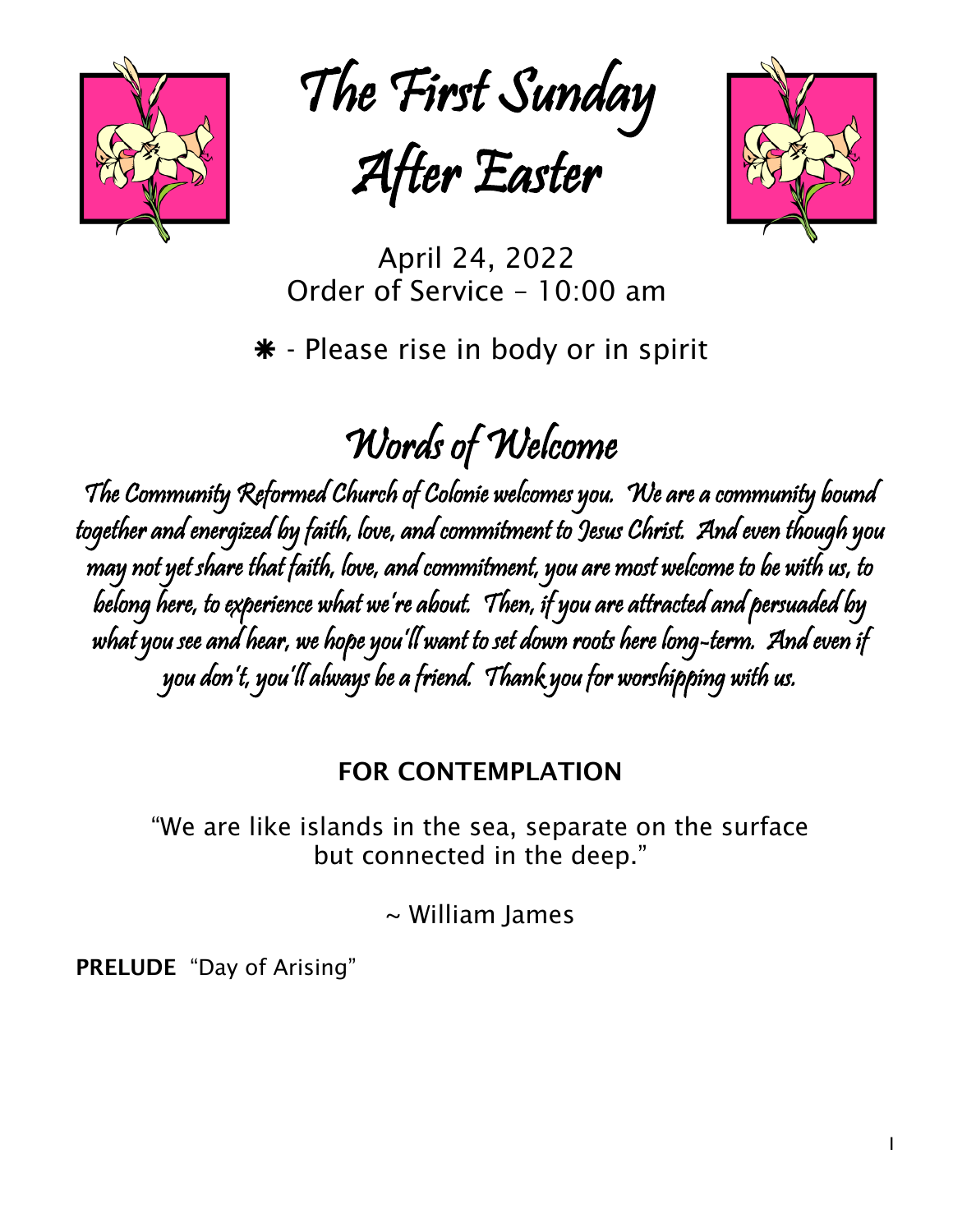### THE COMMUNITY GATHERS

### THE ELDER'S PRAYER – Karl Coté

### THE LIGHTING OF THE CHRIST CANDLE

INTROIT "Come and Find the Quiet Center"

### THE CALL TO WORSHIP

When we are tempted to lose ourselves in conformity to the expectations of others, and to accept a second-hand faith, where we are told what to think, and believe, and be, You remind us that you take our questions seriously, and you invite us into an authentic relationship with you. *And so we celebrate that you are the Risen One, And we ask that, as we worship, you would help us to release anything that is not true to who you have made us to be and to embrace the authentic faith and life to which you call us.*

*Amen.*

HYMN 95 "All Hail the Power of Jesus' Name"

*All hail the power of Jesus' name! Let angels prostrate fall; bring forth the royal diadem, and crown him Lord of all; bring forth the royal diadem, and crown him Lord of all!*

*Ye chosen seed of Israel's race, ye ransomed from the fall, hail him who saves you by his grace, and crown him Lord of all; hail him who saves you by his grace, and crown him Lord of all!*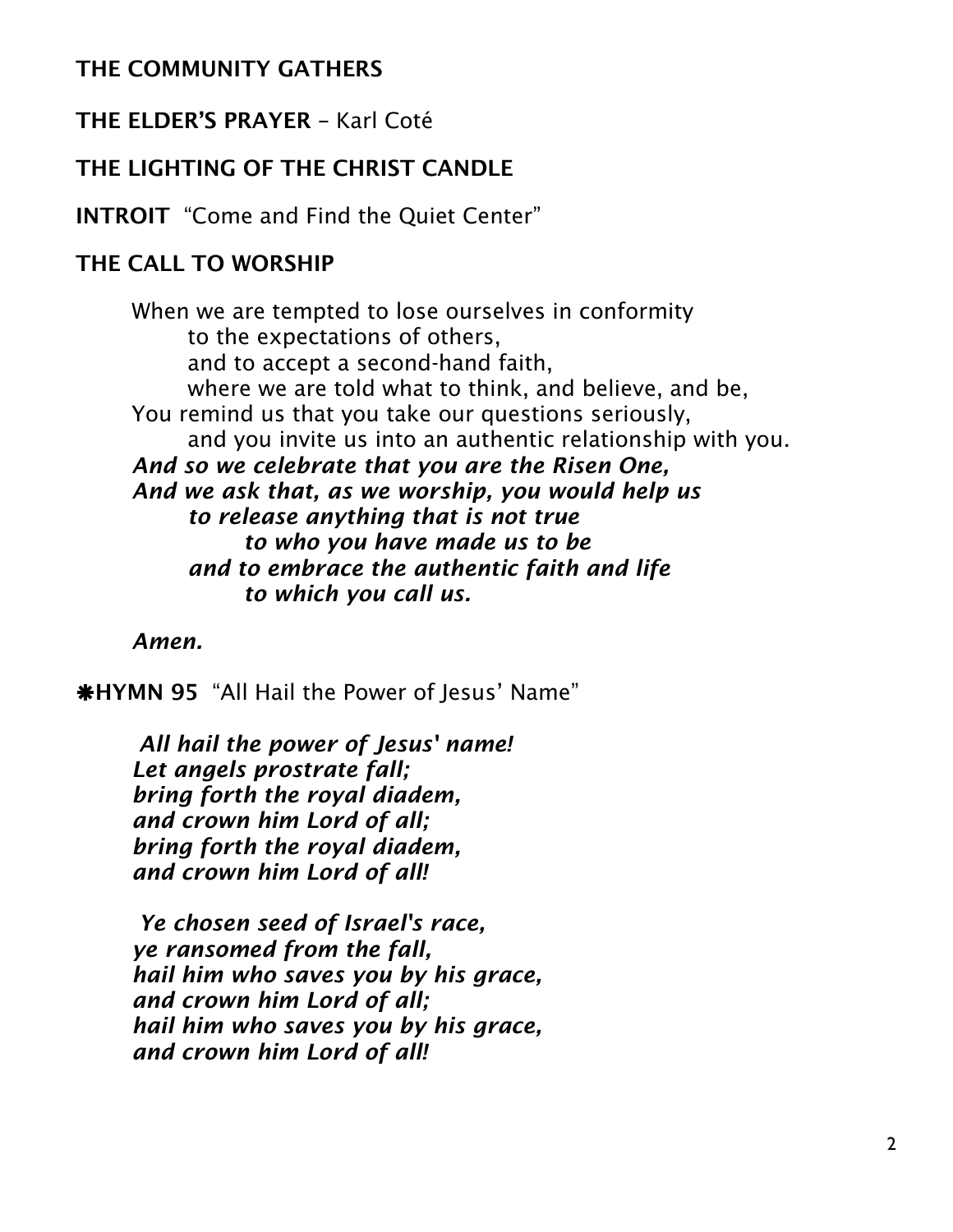*Let every kindred, every tribe, on this terrestrial ball, to him all majesty ascribe, and crown him Lord of all; to him all majesty ascribe, and crown him Lord of all!*

*O that with yonder sacred throng we at his feet may fall! We'll join the everlasting song, and crown him Lord of all; we'll join the everlasting song, and crown him Lord of all!*

### *\*THE RESPONSIVE READING*

Now that we have heard you calling our names, God, we want to live more fully into those identities, and into our God-given uniqueness.

*Thank you for the gifts we have to offer, and the diversity we bring into the world.*

You have created us all differently

and you long for a real relationship with each of us. *Thank you for the intimacy we share with you, where we can ask questions and meet you face to face.*

When we look around us we see a beautifully diverse world, and we see your image in each piece of it.

*Help us to accept, love and celebrate each person who doesn't look like us, believe like us, love like us, or live like us.*

As we step out into the world, may we take with us *the courage to stand out, the boldness to love others unconditionally, and the curiosity to ask the tough questions. Amen!*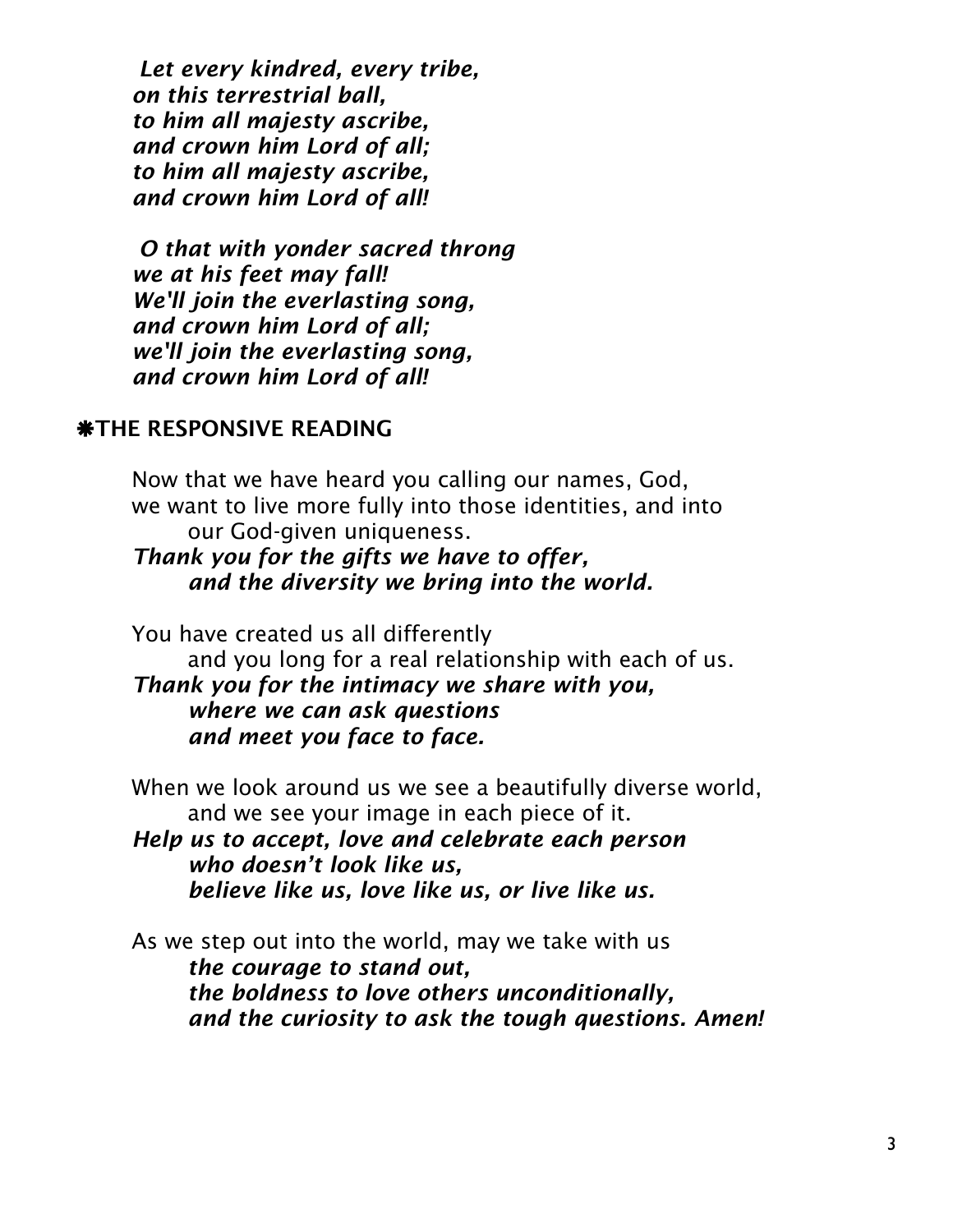**\*TAIZÉ MEDITATION** "The Lord is My Light" (3 times)

*The Lord is my light, my light and salvation: in God I trust, in God I trust.*

### PRAYER OF PRAISE AND CONFESSION

We recognize, Jesus, that you always asked questions, and did not settle for the status quo.

*But we have forgotten that we have that same ability, that questions shouldn't be frowned upon, but rather welcomed.*

Somehow it's easier to conform to dominant voices; to go with the flow and not create waves. *But this doesn't offer us an empowered life, or a genuine faith.*

Sometimes we may think we have all the answers, and we may want to force everyone into our well-worked out faith and way of life. *We are sorry for not accepting other people's differences, as easily as we accept our own.*

Jesus, you welcome us into a genuine relationship with you, and you accept that we have questions and doubts. *Thank you for giving us the freedom to experience you first-hand. May we offer that same freedom to others who seek to know you.*

*Amen.*

TAIZÉ MEDITATION "Jesus Remember Me" (3 times)

*Jesus, remember me when you come into your Kingdom. Jesus, remember me when you come into your Kingdom.*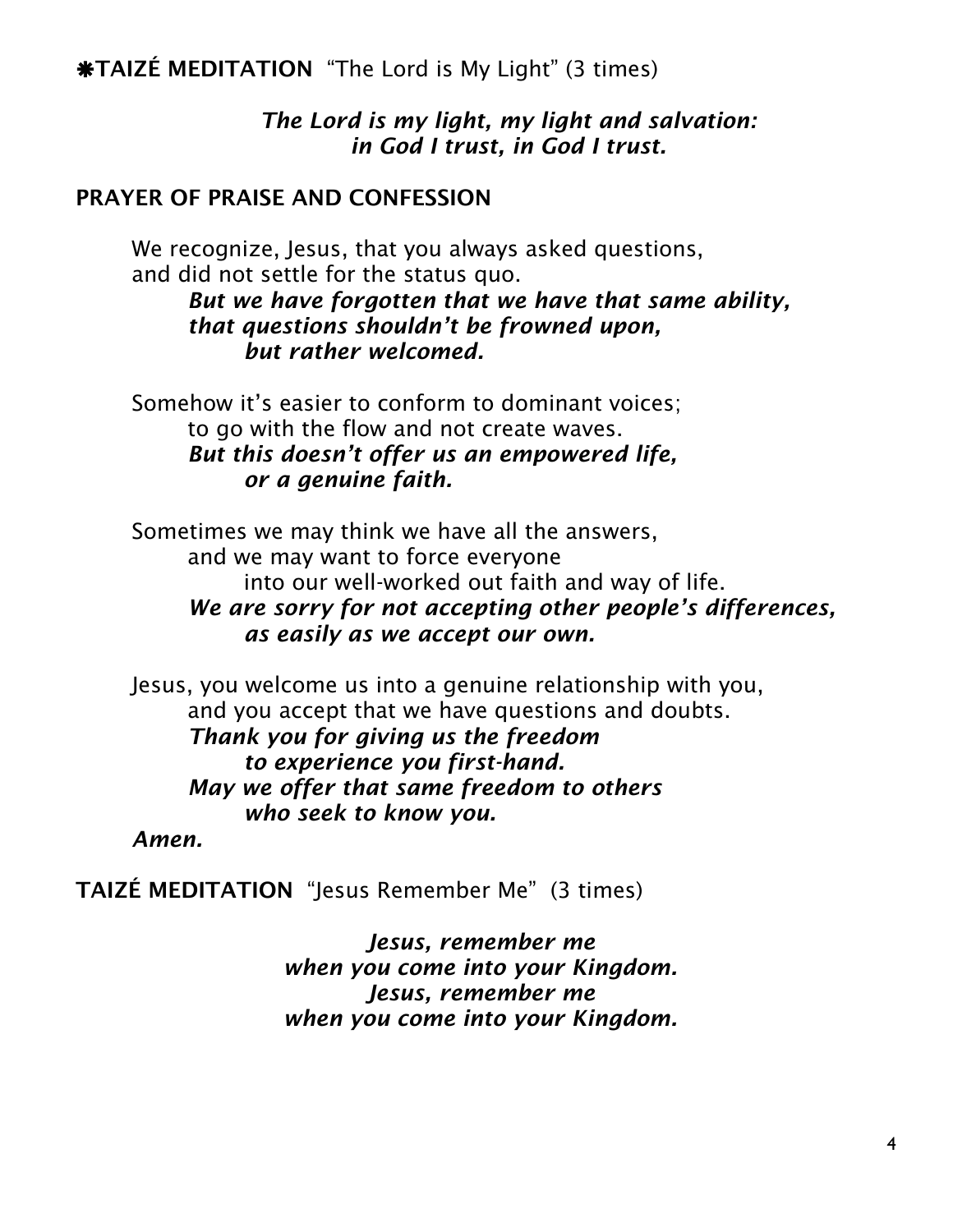### THE WORDS OF ASSURANCE

### CHILDREN'S MESSAGE – Jerry Kallner

### DEACON'S PRAYER FOR THE WORLD – Kevin Ingalls

### THE LORD'S PRAYER

*Our Father who art in heaven, hallowed be your name, your kingdom come, your will be done, on earth as it is in heaven. Give us this day our daily bread. And forgive us our debts, as we forgive our debtors. And lead us not into temptation but deliver us from evil for yours is the kingdom, and the power and the glory forever. Amen.*

ANTHEM "Jesus is My Lord"

### THE SCRIPTURE LESSON John 20:19-31

When it was evening on that day, the first day of the week, and the doors of the house where the disciples had met were locked for fear of the Jews, Jesus came and stood among them and said, "Peace be with you." After he said this, he showed them his hands and his side. Then the disciples rejoiced when they saw the Lord. Jesus said to them again, "Peace be with you. As the Father has sent me, so I send you." When he had said this, he breathed on them and said to them, "Receive the Holy Spirit. If you forgive the sins of any, they are forgiven them; if you retain the sins of any, they are retained." But Thomas (who was called the Twin), one of the twelve, was not with them when Jesus came. So the other disciples told him, "We have seen the Lord." But he said to them, "Unless I see the mark of the nails in his hands, and put my finger in the mark of the nails and my hand in his side, I will not believe."

A week later his disciples were again in the house, and Thomas was with them. Although the doors were shut, Jesus came and stood among them and said, "Peace be with you." Then he said to Thomas, "Put your finger here and see my hands. Reach out your hand and put it in my side. Do not doubt but believe." Thomas answered him, "My Lord and my God!" Jesus said to him, "Have you believed because you have seen me? Blessed are those who have not seen and yet have come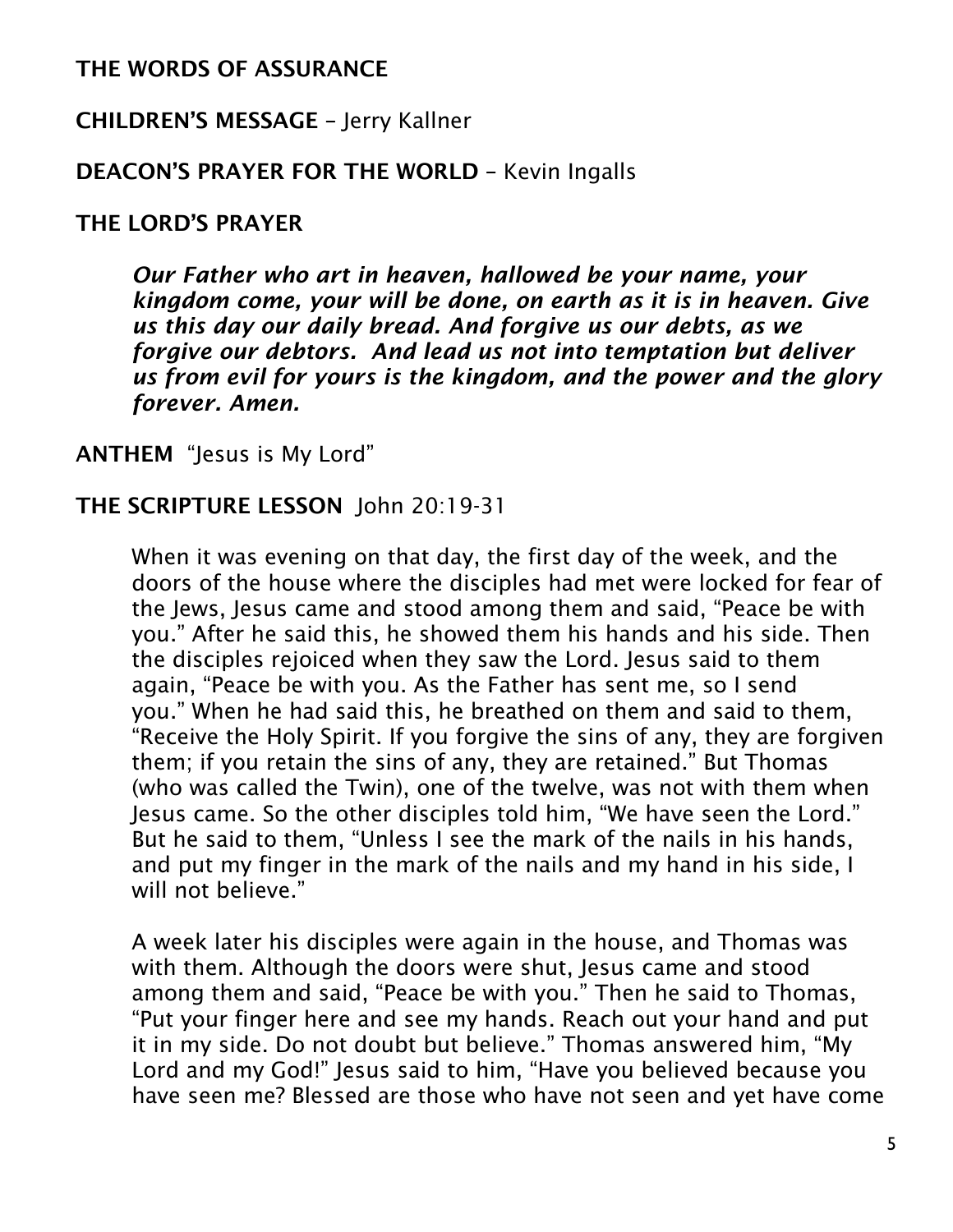to believe." Now Jesus did many other signs in the presence of his disciples, which are not written in this book. But these are written so that you may come to believe that Jesus is the Messiah, the Son of God, and that through believing you may have life in his name.

THE MORNING MESSAGE "From Doubt to Grace"

HYMN 255 "Good Christens All, Rejoice"

*1 Good Christians all, rejoice and sing! Now is the triumph of our King! To all the world glad news we bring: "Alleluia! Alleluia! Alleluia!"*

*2 The Lord of life is risen today; death's mighty stone is rolled away: let every tongue rejoice and say: "Alleluia! Alleluia! Alleluia!"*

*3 We praise in songs of victory that love, that life, which cannot die, and sing with hearts uplifted high: "Alleluia! Alleluia! Alleluia!"*

*4 Your name we bless, O risen Lord, and sing today with one accord the life laid down, the life restored: "Alleluia! Alleluia! Alleluia!"*

### **\*BENEDICTION**

### **\*THE IRISH BLESSING**

*May the road rise to meet you, May the wind be ever at your back, May the sunshine warm upon your face, And the rains fall soft upon your fields. And until we meet again, and until we meet again, May the God who loves us all Hold you in the palm of His hand.*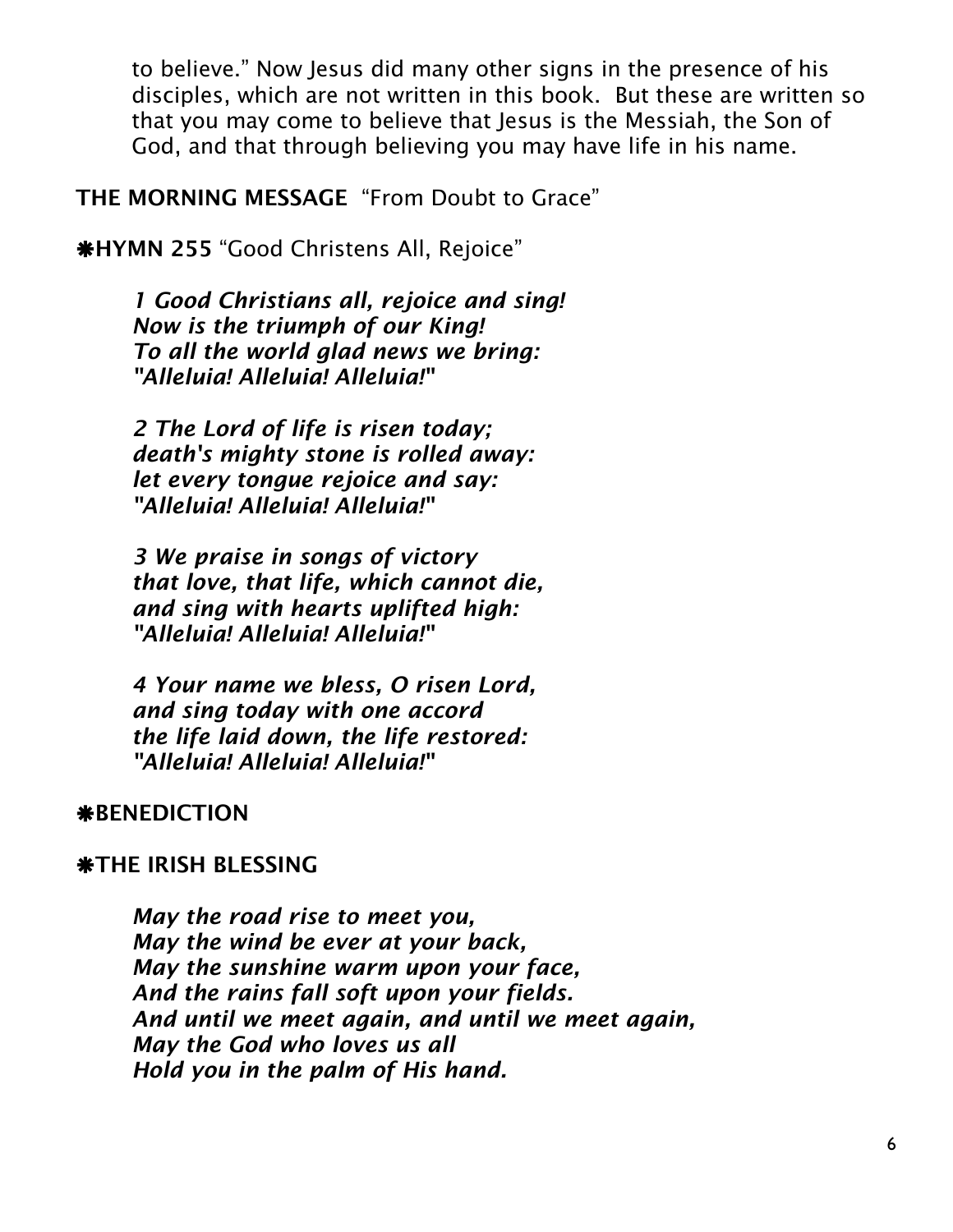Worship Leader Lynne Gilgore

Elder of the Day Karl Coté

Deacon of the Day Kevin Ingalls

Liturgist LouAnn Connelly

Children's Message Jerry Kallner

Director of Music Ben April

Soloist Kevin Ingall s

Choir Tina -Marie Bottini Michelle Braungard Maggie George Kaaren Haushalter Marvin Helf Kevin Ingalls Pam Izzo Marissa Lombardo Lisa McGee

Sound Technician John Lombardo

Video Technician Lori Coté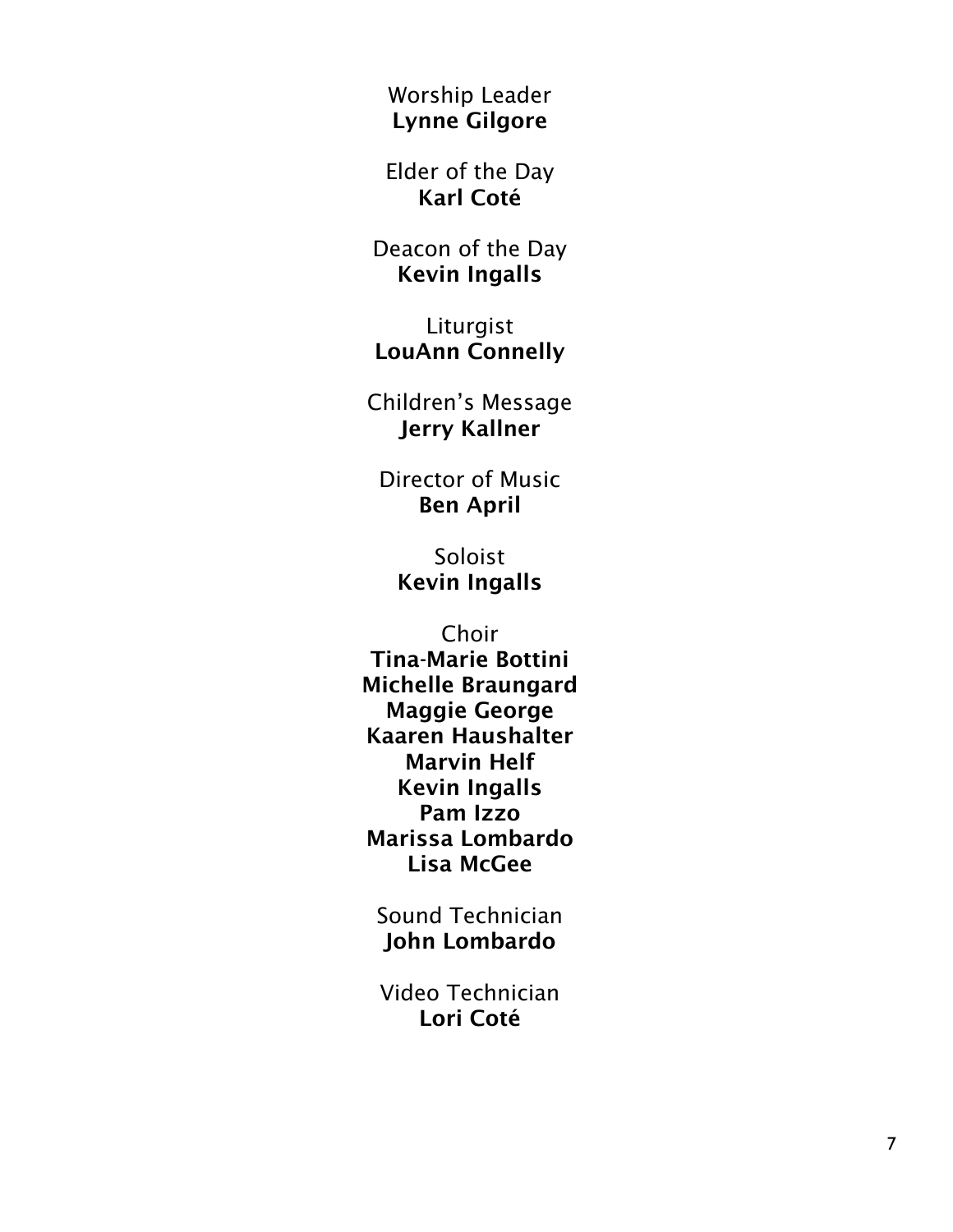### Copyright Licenses

#### Day of Arising

Words: Susan Palo Cherwien © Susan Palo Cherwien Music: Traditional Gaelic Used by Permission: One License A 719501

#### The Lord is My Light

Text: Psalm 139; Taizé Community Tune: Jacques Berthier, 1923–1994 © 1998, Les Presses de Taizé, GIA Publications, Inc., agent Used by Permission: One License A 719501

#### Jesus Remember Me

Contributors: Jacques Berthier, Taizé Tune: Jaques Berthier, © 1981, Les Presses de Taizé, GIA Publications, Inc., agent Text: © 1981, Les Presses de Taizé, GIA Publications, Inc., agent Used by Permission: One License A 719501

GIFT

**EXERCISE SPONING SERVICE** growing

E GIFT

RI FS

sharing

growing<br>GIVING **RI FSSING** 

**OFFERING:**  $GIFT$ 

> sharin **GIVING BLESSING**

#### Jesus is My Lord

Words & Music: Tom Fettke © 2002 Majestic Eagle Publishing Used by Permission. CCLI License # 21149226

#### Good Christians All, Rejoice

Words: Cyril A. Alington, 1925, alt. Music: Melchior Vulpius, 1609, desc. Donald P. Hustad, 1989 Words: © 1958 Renewal 1986 Hope Publishing Company, Desc. © 1990 Hope Publishing Company Used by Permission. CCLI License # 21149226

#### The Irish Blessing

Words: Traditional Music: Benjamin April © 2021 Benjamin April Used by Permission. Benjamin April

Offerings and gifts to the church may be submitted online via PayPal (link found below or on our website), by mailed check, by direct bank payment or by placing them in the offering box located near the exit.



Website: [www.communityreformedchurch.com](http://www.communityreformedchurch.com/)

Mailing Address: Community Reformed Church of Colonie 701 Sand Creek Road Colonie, NY 12205

## GENERAL NOTICES

Today, Sunday School for children in grades 3-6 meets in the Gathering Room from 9:00 to 9:45 am.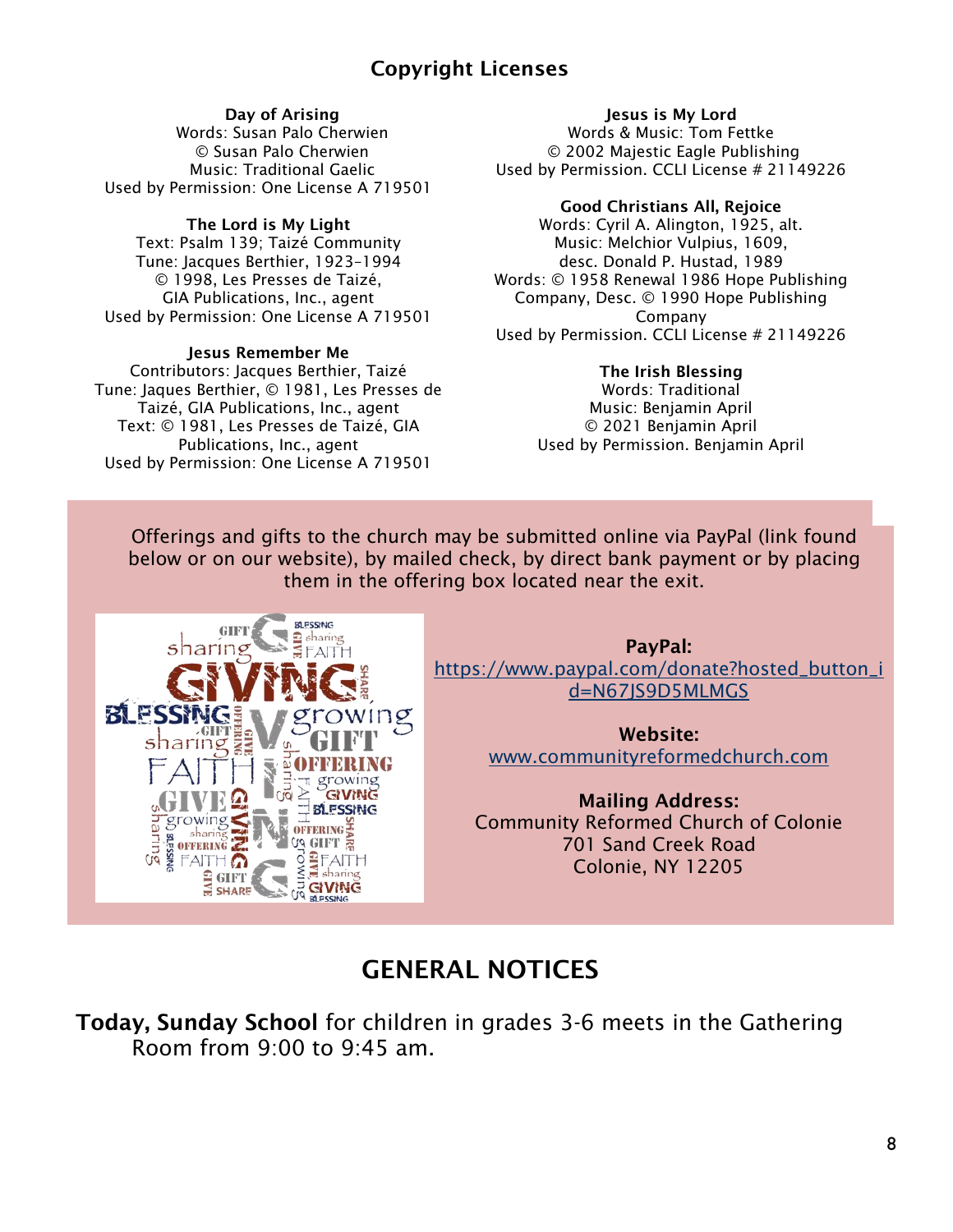- Monday, April 25, 5:30-8:00 PM. The Quilt Group will meet to construct walker bags and lap quilts for the residents of Shaker Place Nursing Home. Our meeting will include time for sewing the items and will conclude with devotions. Please bring a sewing machine if you have one, thread, and any fabric you have appropriate for the project. Even if you have no sewing experience, or you do not have a sewing machine, please feel welcome to come and help. For more information, contact Lou Ann Connelly.
- Tuesday, April 26, 6PM The Book Group. The book we will be discussing is The Four Winds written by Kristen. Anyone who likes to read and talk to others about what they have read is welcome to attend. Questions? Contact Karen Reynolds, [kreynolds150@gmail.com](mailto:kreynolds150@gmail.com)

### Friday, April 22

Al-Anon - 7:30-8:30 pm meets in the Gathering Room.

- Camp Fowler It's not too early to plan for summer 2022. If any children are interested in attending Camp Fowler this summer, there are scholarships available. Contact Doris Neese at 518-456-6239 for further information.
- The April Mission of the Month for the Community Outreach Team is YWCA of the Greater Capital Region in Troy. "Women come to YWCA-GCR in times of crisis, for safe and affordable housing, help with basic needs, such as food and clothing, victim advocacy, help with addiction, job training and career counseling, and case management. Some stay for just a few weeks, some for many years. We give women and women with children a second chance and a fresh start, by providing transitional and permanent housing combined with 360° of support in order to empower them to be able to achieve their goals and to become self-sufficient. YWCA-GCR staff can coordinate a variety of supportive services, such as financial literacy, job readiness training, education development and TASC preparation, clothing, food and make referrals for mental health, chemical addiction treatment, and advocacy."

Monetary donations can be given utilizing your yellow "Mission of the Month" offering envelopes or by check made payable to CRCC with "YWCA" in the memo.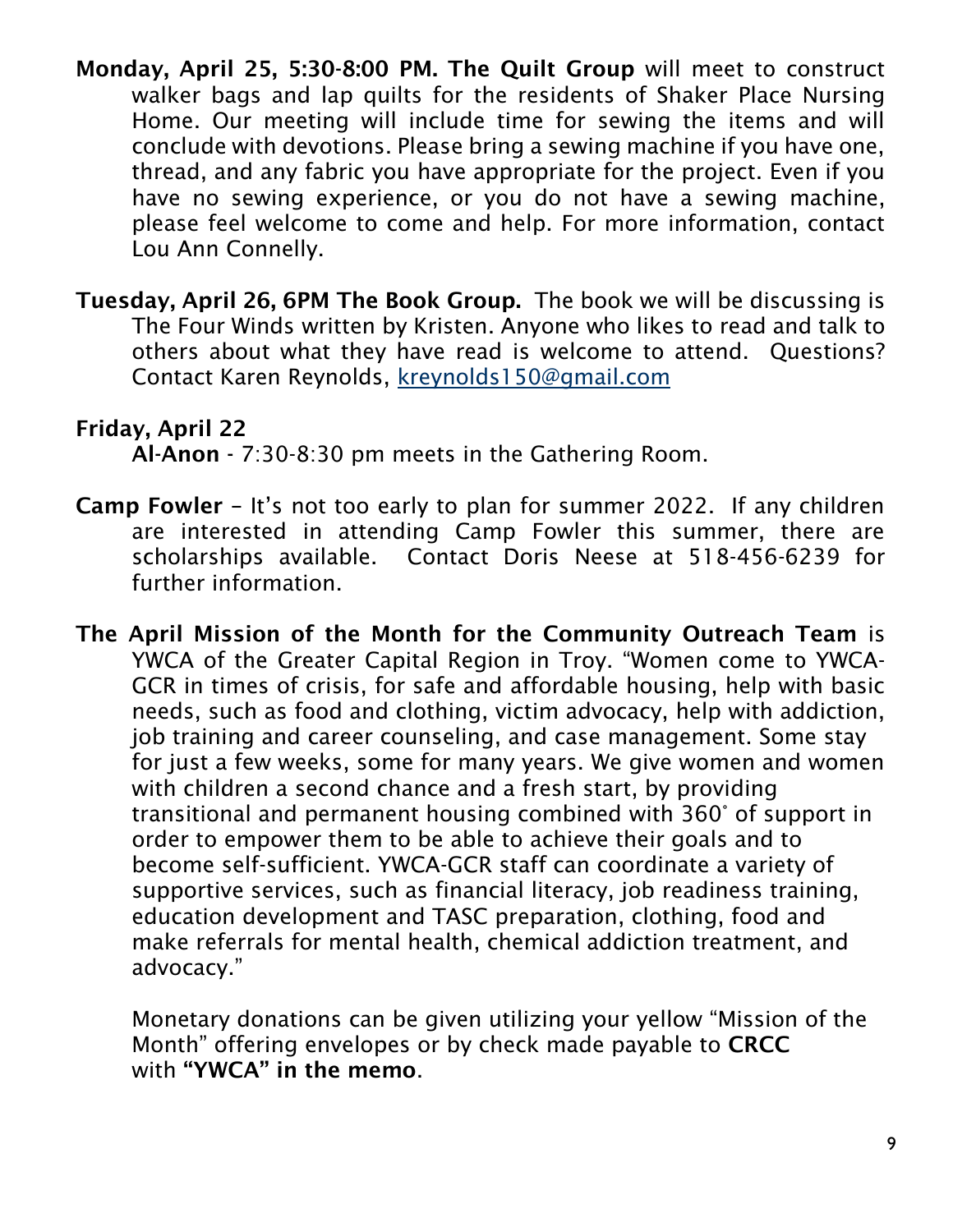We will also be collecting the following NEW items. They may be dropped off at the church or shipped directly to Sarah Huiest's home. Questions? Email Sarah crccsarah@gmail.com.

- $\Box$  Twin size blankets
- $\Box$  Twin size sheet sets
- $\Box$  Twin size waterproof zip-style mattress covers
- $\Box$  Towel and washcloth sets
- □ Toiletries: Deodorant, shampoo & conditioner, soap, toothbrush and toothpaste, etc.
- $\Box$  Diapers (Size 2,3,4,5)

### In Person Worship Guidelines

Even though you may be vaccinated, mask wearing continues to be encouraged to protect our vulnerable and medically compromised worshippers. We ask you to respect the distance and comfort levels of others.

Reminder: If you are feeling under the weather, please remain home and participate in worship via Zoom

### ZOOM

To join in Devotions, The Wired Word and Sunday Worship via Zoom, use the link below:

<https://us02web.zoom.us/j/6880887155>

Meeting ID: 688 088 7155 By Phone: 1-646-558-8656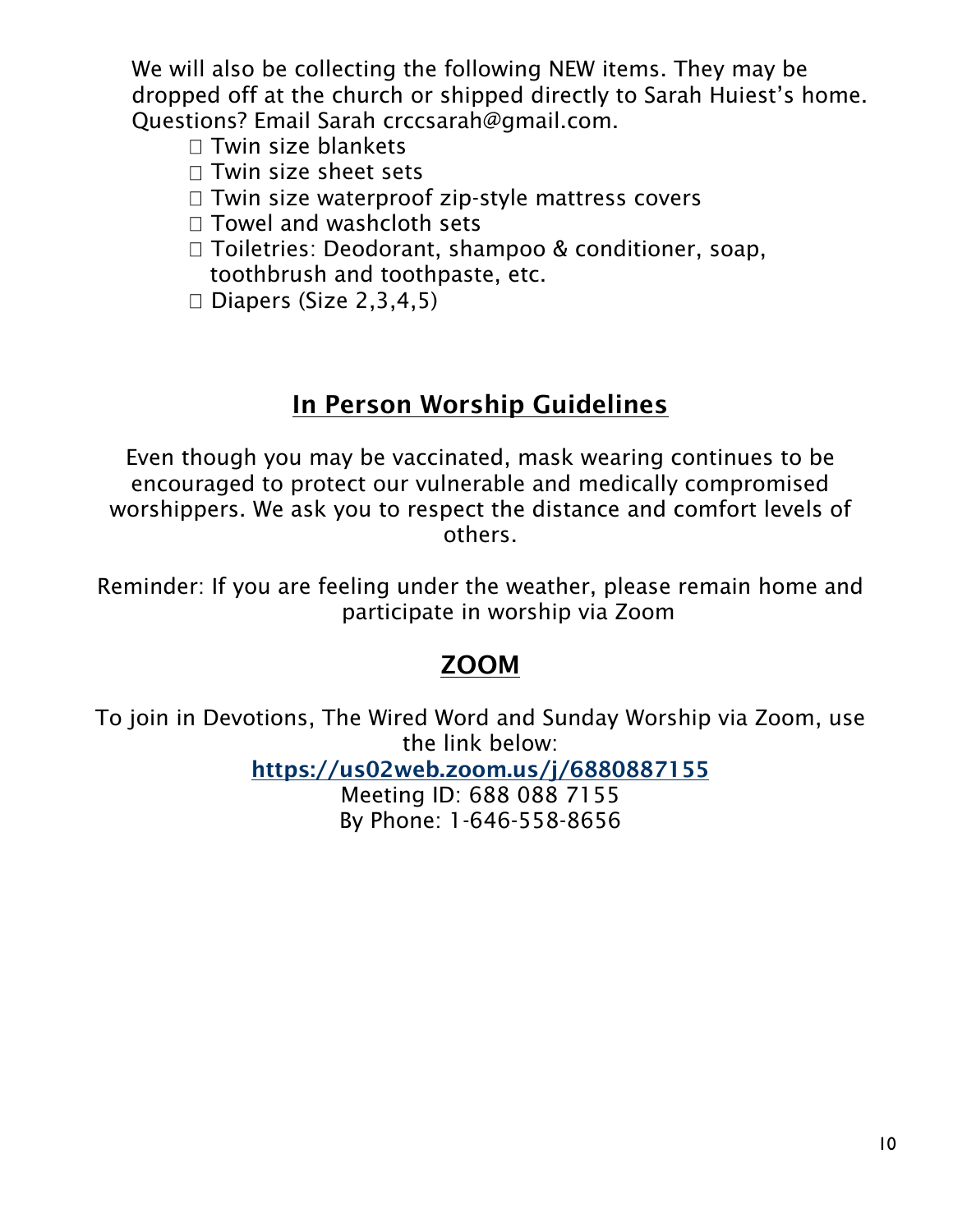### COMMUNITY REFORMED CHURCH OF COLONIE STAFF AND CONSISTORY

### STAFF E-MAIL ADDRESSES FOR THE CONSISTORY

Rev. Bruce K. Cornwell, Pastor [BruceKCornwell@gmail.com](mailto:BruceKCornwell@gmail.com)

Ben April, Director of Music benapril27@gmail.com

Sarah Huiest, Youth Coordinator & Communication/Media Coordinator [crccsarah@gmail.com](mailto:crccsarah@gmail.com)

> Lori Coté Church Office & Video Technician [crcclori@gmail.com](mailto:crcclori@gmail.com)

### Elders

Karl Coté Ana Crosbourne Marissa Lombardo Linda Murphy

#### **Deacons**

Kevin Bottini Ellen Buono Marvin Helf Kevin Ingalls

Prayer E-Chain

#### Please email prayer requests to:

Sandy Cornwell [crccsandy@gmail.com](mailto:crccsandy@gmail.com) Karen Latta [kmlatta@nycap.rr.com](mailto:kmlatta@nycap.rr.com)

### Daily Scripture Readings

Monday - Acts 4:32-35 Tuesday - Psalm 133 Wednesday - 1 John 1:1-4 Thursday - 1 John 1:5–2:2 Friday - John 20:19-23 Saturday - John 20:24-31 Sunday - Second Sunday of Easter